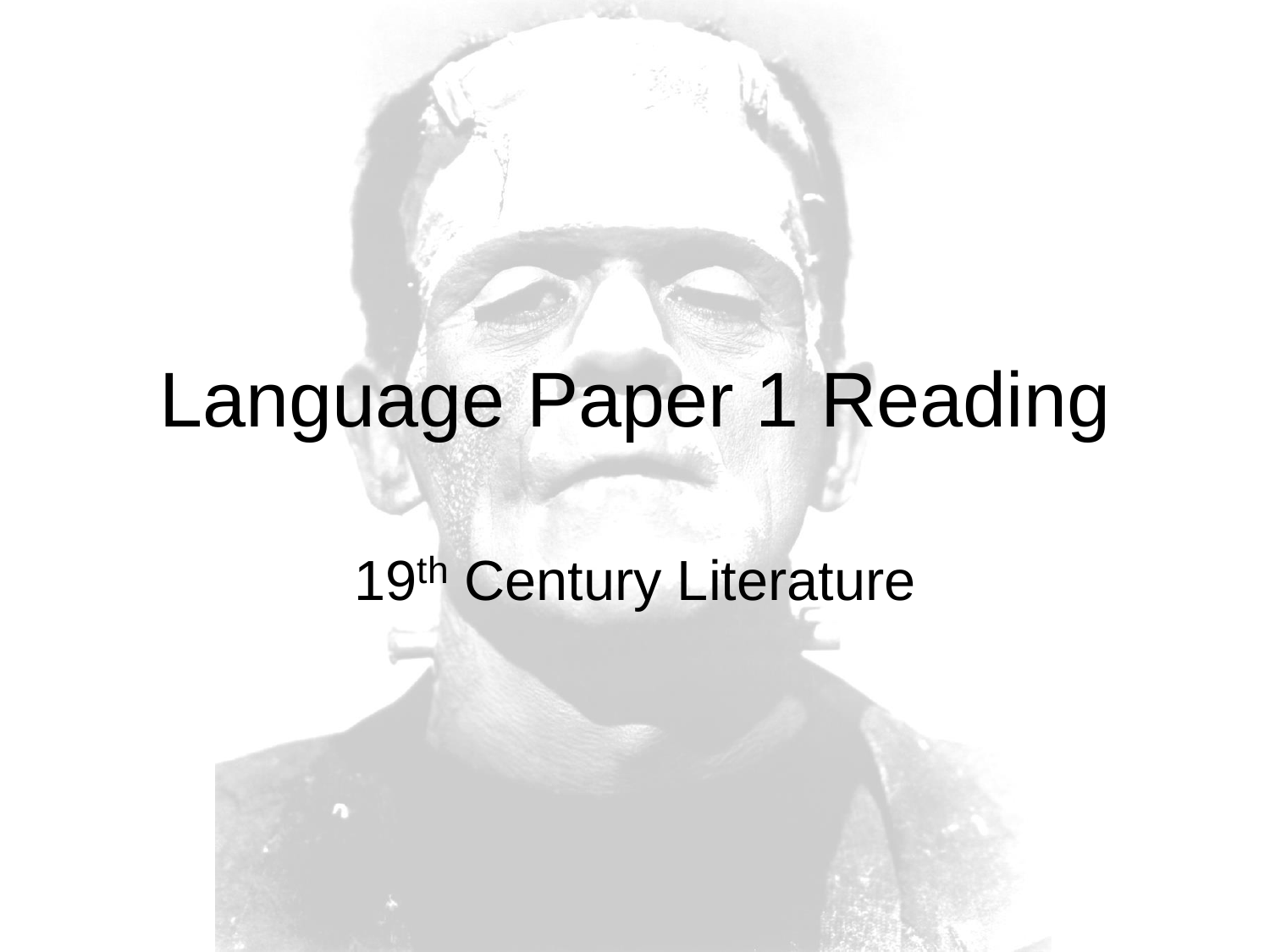#### **1. From paragraph 1, identify the phrase that explains what the narrator has been trying to achieve. 1 mark**

It was on a dreary night of November that I beheld the accomplishment of my toils. With an anxiety that almost amounted to agony, I collected the instruments of life around me that I might infuse a spark of being into the lifeless thing that lay at my feet. It was already one in the morning; the rain pattered dismally against the panes, and my candle was nearly burnt out, when, by the glimmer of the half-extinguished light, I saw the dull yellow eye of the creature open; it breathed hard, and a convulsive motion agitated its limbs.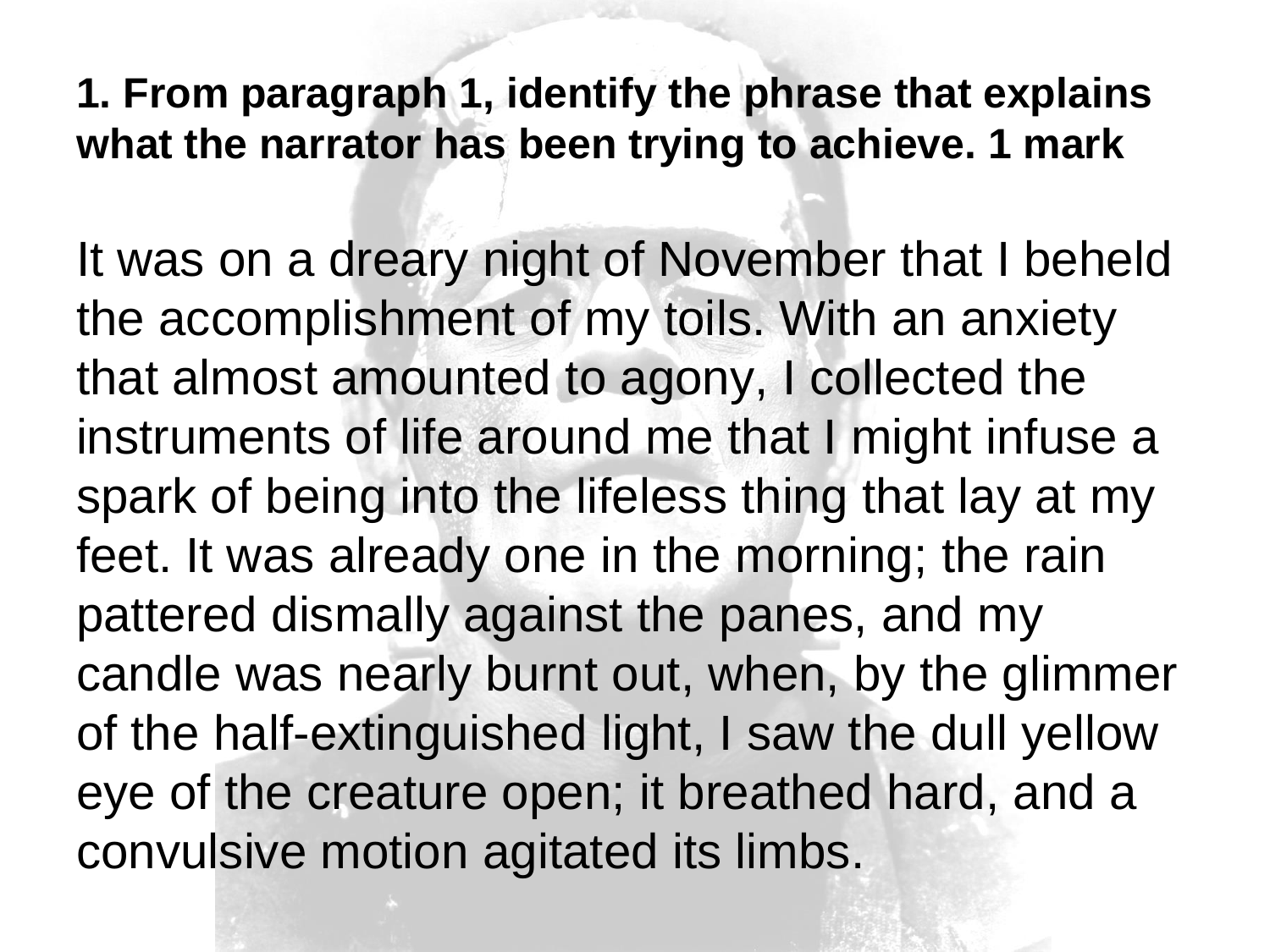### **2. From paragraph 2 give two reasons that show the monster is disfigured. You may use your own words or quotation from the text. 2 marks**

How can I describe my emotions at this catastrophe, or how delineate the wretch whom with such infinite pains and care I had endeavoured to form? His limbs were in proportion, and I had selected his features as beautiful. Beautiful! -- Great God! His yellow skin scarcely covered the work of muscles and arteries beneath; his hair was of a lustrous black, and flowing; his teeth of a pearly whiteness; but these luxuriances only formed a more horrid contrast with his watery eyes, that seemed almost of the same colour as the dun white sockets in which they were set, his shrivelled complexion and straight black lips.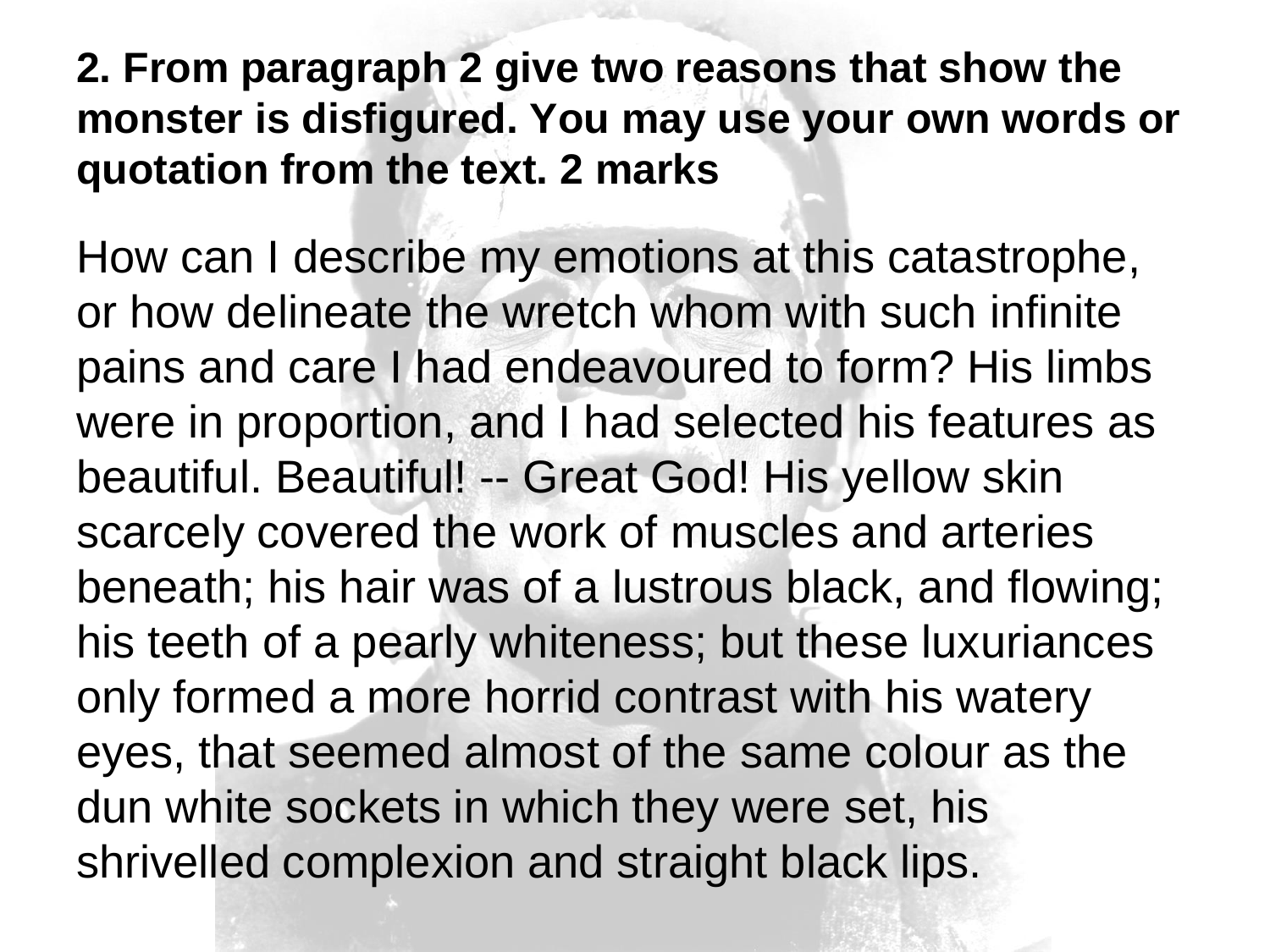**3. In paragraph 3, how does the writer use language and structure to show that Victor's mood is erratic and not normal? 6 marks**

• Put the annotation on the part of the text which you think it describes

Further events which occur as a consequence of Victor's actions

Explains what Victor had given up to complete his project

Describes Victor's reaction on finishing the project

What Victor tries to do to calm himself

Whether or not Victor deals responsibly with the situation

Explains just how long Victor had spent on his project

Whether Victor is successful in calming himself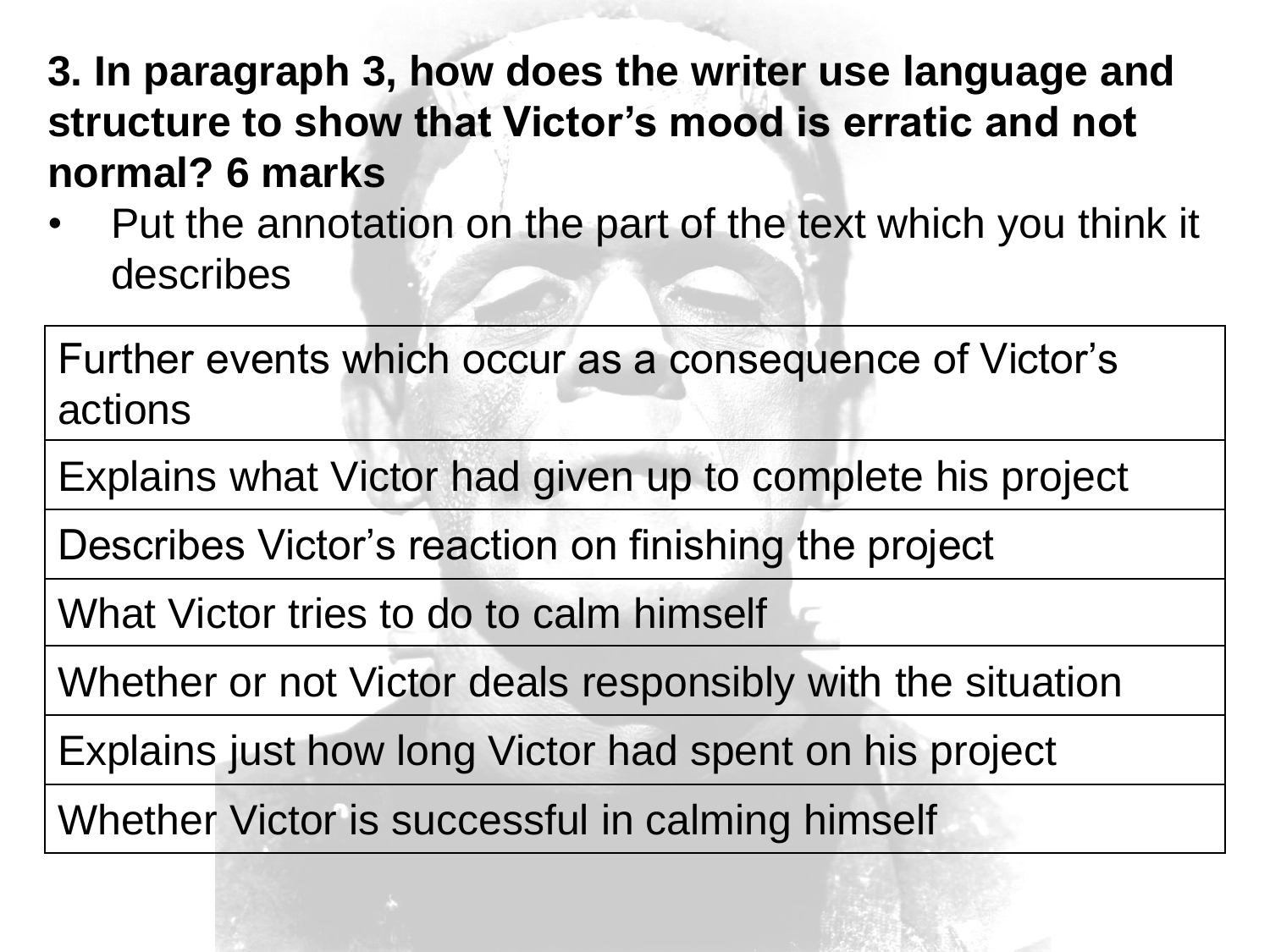The different accidents of life are not so changeable as the feelings of human nature. I had worked hard for nearly two years, for the sole purpose of infusing life into an inanimate body. For this I had deprived myself of rest and health. I had desired it with an ardour<sup>1</sup> that far exceeded moderation; but now that I had finished, the beauty of the dream vanished, and breathless horror and disgust filled my heart. Unable to endure the aspect of the being I had created, I rushed out of the room, continued a long time traversing my bed chamber, unable to compose my mind to sleep. At length lassitude<sup>2</sup> succeeded to the tumult I had before endured; and I threw myself on the bed in my clothes, endeavouring to seek a few moments of forgetfulness. But it was in vain: I slept, indeed, but I was disturbed by the wildest dreams. I started from my sleep with horror; a cold dew covered my forehead, my teeth chattered, and every limb became convulsed: when, by the dim and yellow light of the moon, as it forced its way through the window shutters, I beheld the wretch -- the miserable monster whom I had created. He held up the curtain of the bed and his eyes, if eyes they may be called, were fixed on me. His jaws opened, and he muttered some inarticulate<sup>3</sup> sounds, while a grin wrinkled his cheeks. He might have spoken, but I did not hear; one hand was stretched out, seemingly to detain me, but I escaped, and rushed down stairs. I took refuge in the courtyard belonging to the house which I inhabited; where I remained during the rest of the night, walking up and down in the greatest agitation, listening attentively, catching and fearing each sound as if it were to announce the approach of the demoniacal corpse to which I had so miserably given life.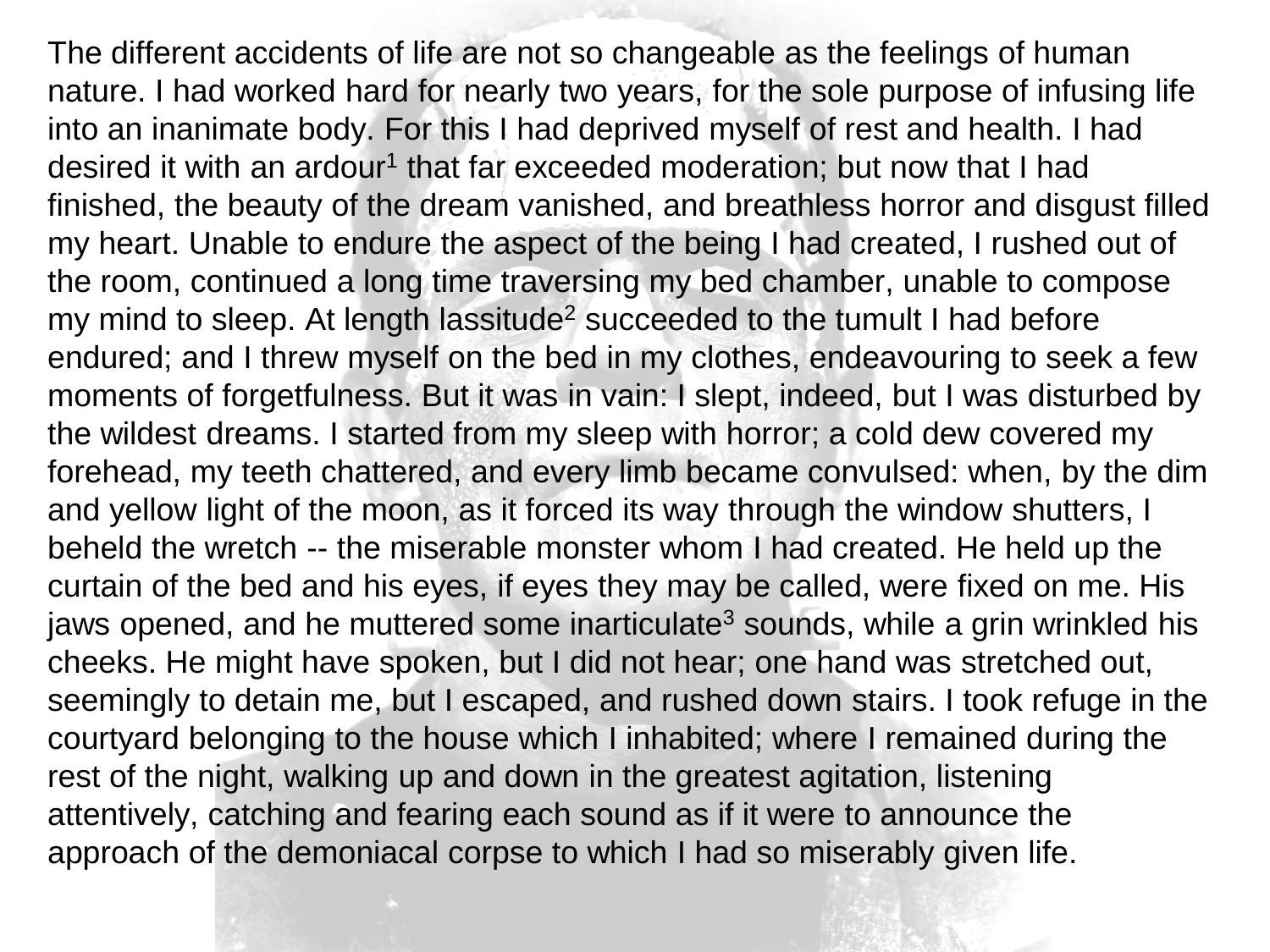**3. In paragraph 3, how does the writer use language and structure to show the change in Victor's mood?**

Explains just how long Victor had spent on his project

Explains what Victor had given up to complete his project

Describes Victor's reaction on finishing the project

What Victor tries to do to calm himself

Whether Victor is successful in calming himself

Further events which occur as a consequence of Victor's actions

Whether or not Victor deals responsibly with the situation

# **Why do you think the text is structured in this way?**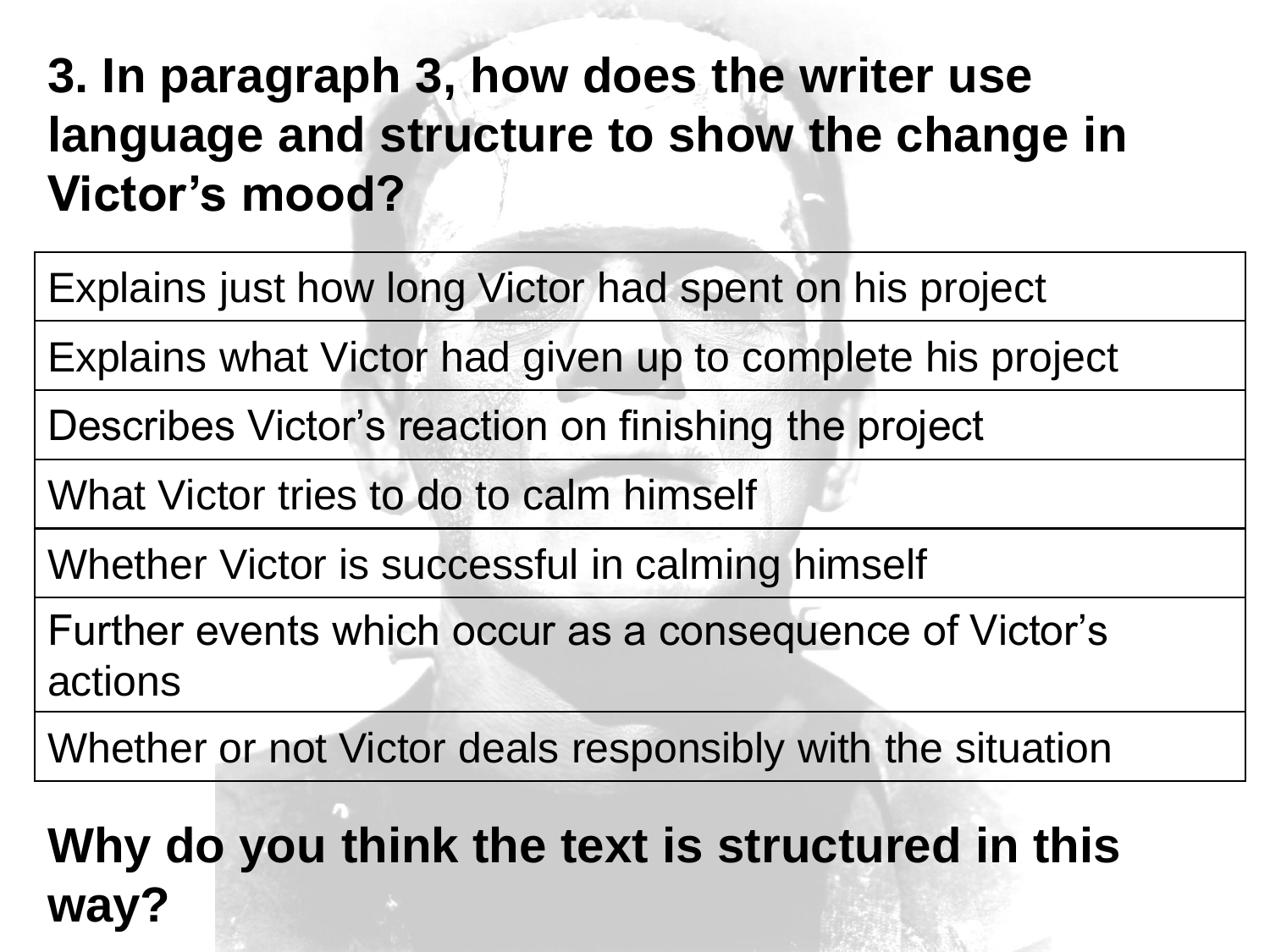# **3. In paragraph 3, how does the writer use language and structure to show that Victor's mood is erratic and not normal?**

The passage begins when Victor tells the reader that he had worked hard for the last two years for "the sole purpose of infusing life into an inanimate body". The sole tells us that Victor had done nothing else except work and this makes him seem \_\_\_\_\_\_\_\_\_. By telling us this at the beginning of the passage, it implies that the \_\_\_\_\_\_\_\_\_\_\_\_\_\_\_ of Victor's actions will be \_\_\_\_\_\_\_\_\_\_\_ because nothing good can come of an obsession.

A brief \_\_\_\_\_\_\_\_\_ is then used to show that Victor's plan to create life was **EXECUTE:** but he has only now \_\_\_\_\_\_\_\_\_ it. He says that his desire "far exceeded moderation" which suggests that he had gone beyond what is \_\_\_\_\_\_\_\_\_\_\_ and is therefore clearly in the \_\_\_\_\_\_. The passage is also \_\_\_\_\_\_\_\_\_\_\_ so that Victor's aims are also \_\_\_\_\_\_\_\_\_\_\_ with their outcome in order to \_\_\_\_\_\_\_\_\_\_\_\_ just how mistaken he was to try create life. The \_\_\_\_\_\_\_\_\_ between the "beauty" of his dream and his "breathless horror and disgust" upon finishing makes the latter have much greater \_\_\_\_\_\_\_. The fact that Victor uses the adjective "breathless" also implies that his horror is so \_\_\_\_\_\_ that it has a \_\_\_\_\_\_\_ effect on him and this further suggests how wrong he was to try to create life.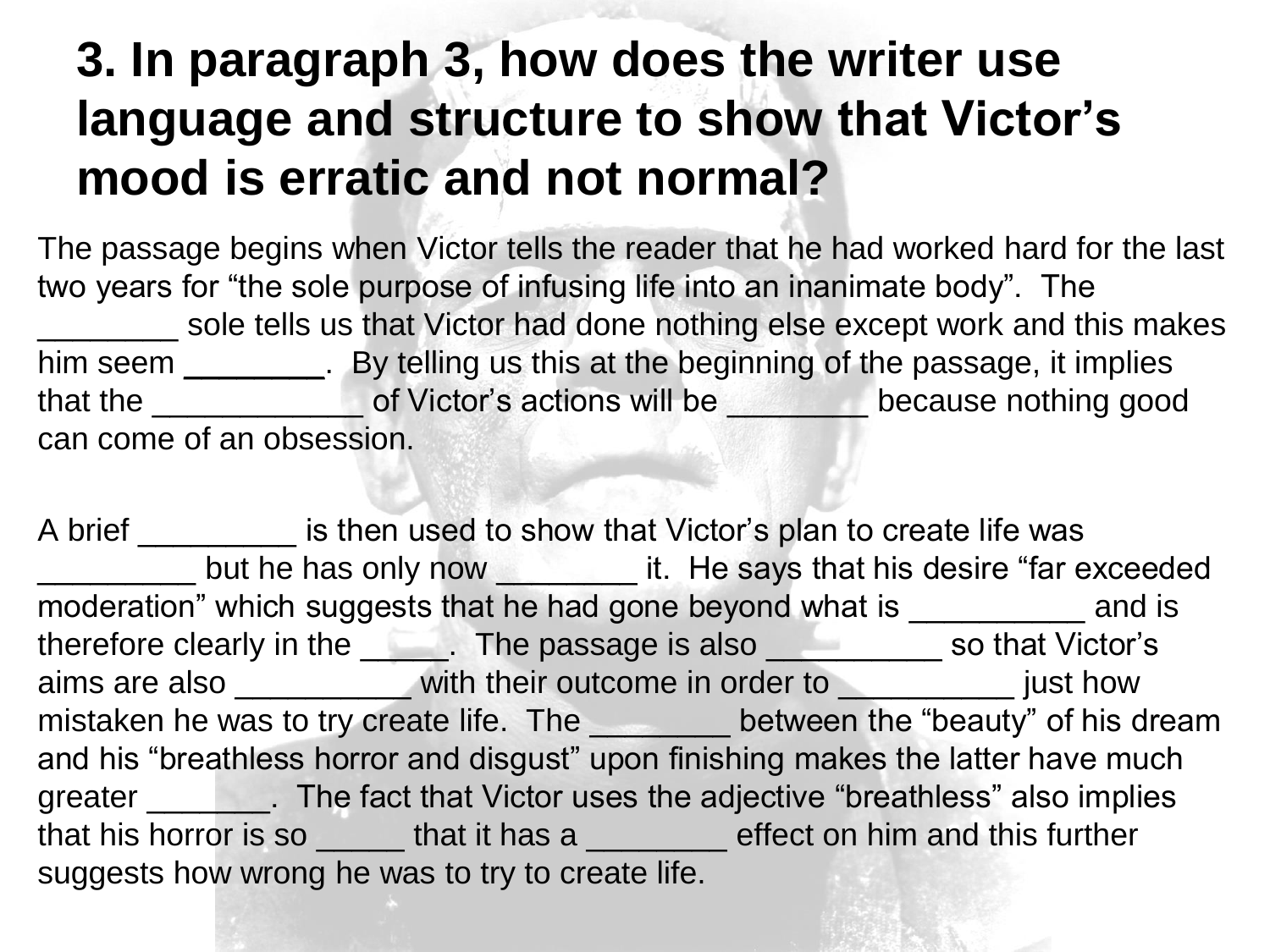# **3. In paragraph 3, how does the writer use language and structure to show that Victor's mood is erratic and not normal?**

- Complete this answer by using words which you think would be appropriate for answering the question.
	- flashback
	- consequences
	- great
	- acceptable
	- emphasise
- **terrible**
- **contrast**
- wrong
- adjective
- physical
- obsessed
- **realised**
- juxtaposed
- *impact* 
	- structured
	- misguided